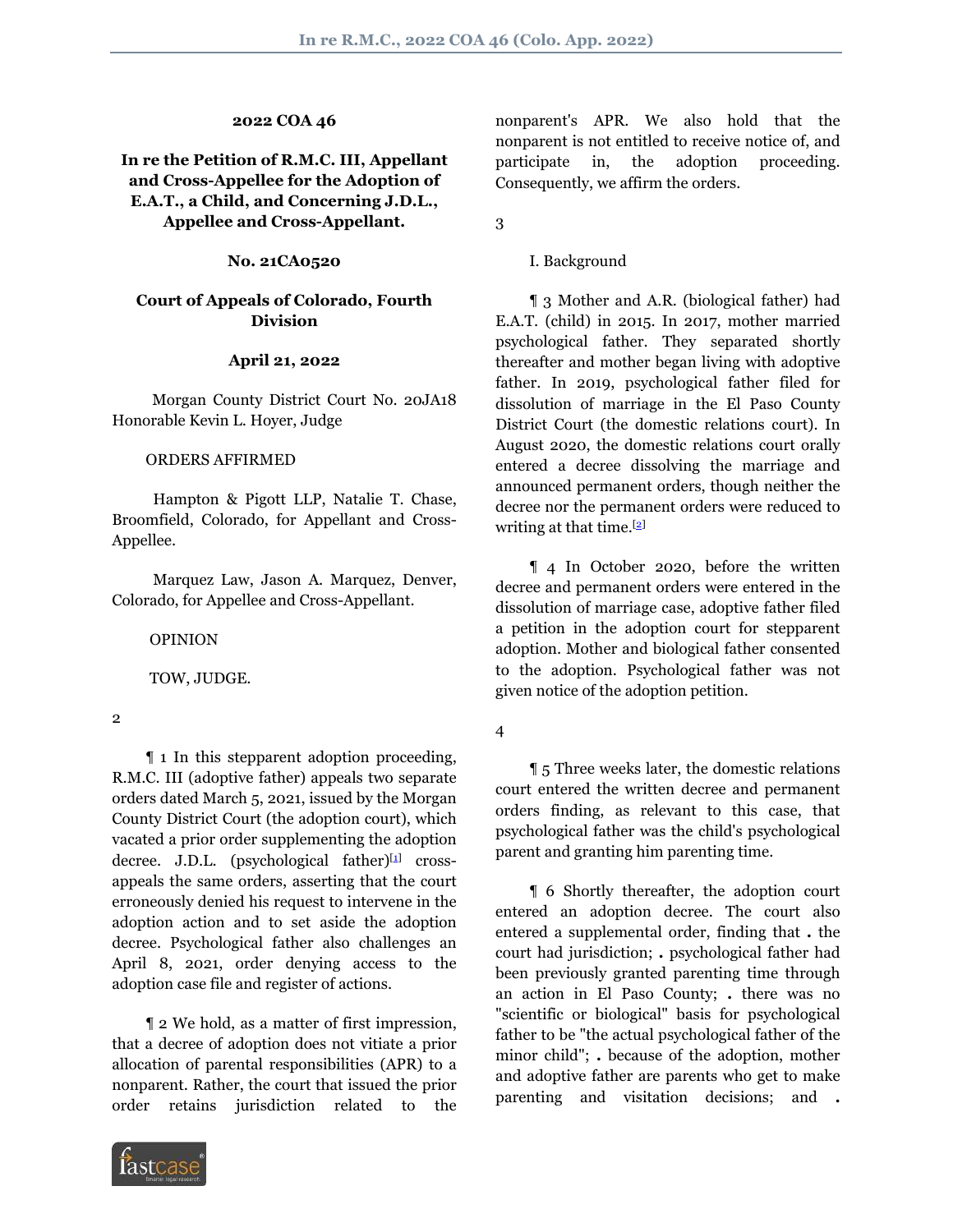psychological father would be permitted no further contact or parenting time with the child.

 ¶ 7 One month later, mother and psychological father appeared in the domestic relations court on a motion regarding parenting time. The domestic relations court recognized that an adoption decree

5

had been entered, making adoptive father the legal father. The court also acknowledged that, as a result of the adoption decree, there was "a competing order indicating that [psychological father was] to have no contact." But the domestic relations court concluded that it had original and continuing jurisdiction over the parental responsibilities concerning the child and denied modifications to the parenting time schedule set forth in the permanent orders.

 ¶ 8 Psychological father filed a motion in the adoption court to intervene in the adoption action. He asserted that the domestic relations court had previously entered permanent orders naming him the child's psychological parent and allocating certain "parental rights." He further argued that, after the adoption court had entered the adoption decree, the domestic relations court had entered another order that, among other things, reaffirmed its jurisdiction over the parental responsibilities concerning the child.

 ¶ 9 Psychological father also filed a motion in the adoption court to set aside the adoption decree. He asserted that, as a psychological parent, his rights "are equivalent to the rights of a legal parent." He argued that he had "a protected liberty interest

## 6

because he was granted parental rights" and was thus entitled to - but did not - receive notice of the stepparent adoption before the decree had been entered; therefore, his "parental rights" had been terminated without due process. He further



 ¶ 10 On March 5, 2021, the adoption court denied both of psychological father's motions. In denying the motion to set aside the adoption decree, the court ruled that psychological father was not entitled to notice of the adoption proceeding and lacked standing to challenge the adoption decree because he was not a "natural parent" as defined in section 19-1-103(105), C.R.S. 2021. In denying the motion to intervene, the court ruled that the stepparent adoption statute, § 19-5-203(1)(f), C.R.S. 2021, does not provide for intervention by anyone who is not a natural parent; therefore, psychological father did not have an unconditional right to intervene under C.R.C.P. 24. The court also found that, because an order regarding psychological father's parenting time had been entered in the domestic relations court, psychological father had "failed to demonstrate that the stepparent adoption may impair or impede his ability to protect his interest in visitation with the child."

7

 ¶ 11 Because the domestic relations court had asserted original and continuing jurisdiction with regard to psychological father's parenting time, however, the adoption court also vacated the supplemental order. The adoption court reiterated that the domestic relations court was the only court that had jurisdiction over psychological father's parenting time with the child and disputes regarding such time should be resolved there.

 ¶ 12 Psychological father then filed a motion in the adoption court for access to the adoption case file and register of actions. He argued that he needed the case file and register of actions to appeal the orders denying his motions to intervene and set aside the adoption decree.

 ¶ 13 On April 8, 2021, the adoption court denied psychological father's motion for access to the adoption court file and register of actions. In doing so, the court found that under section 19-5-

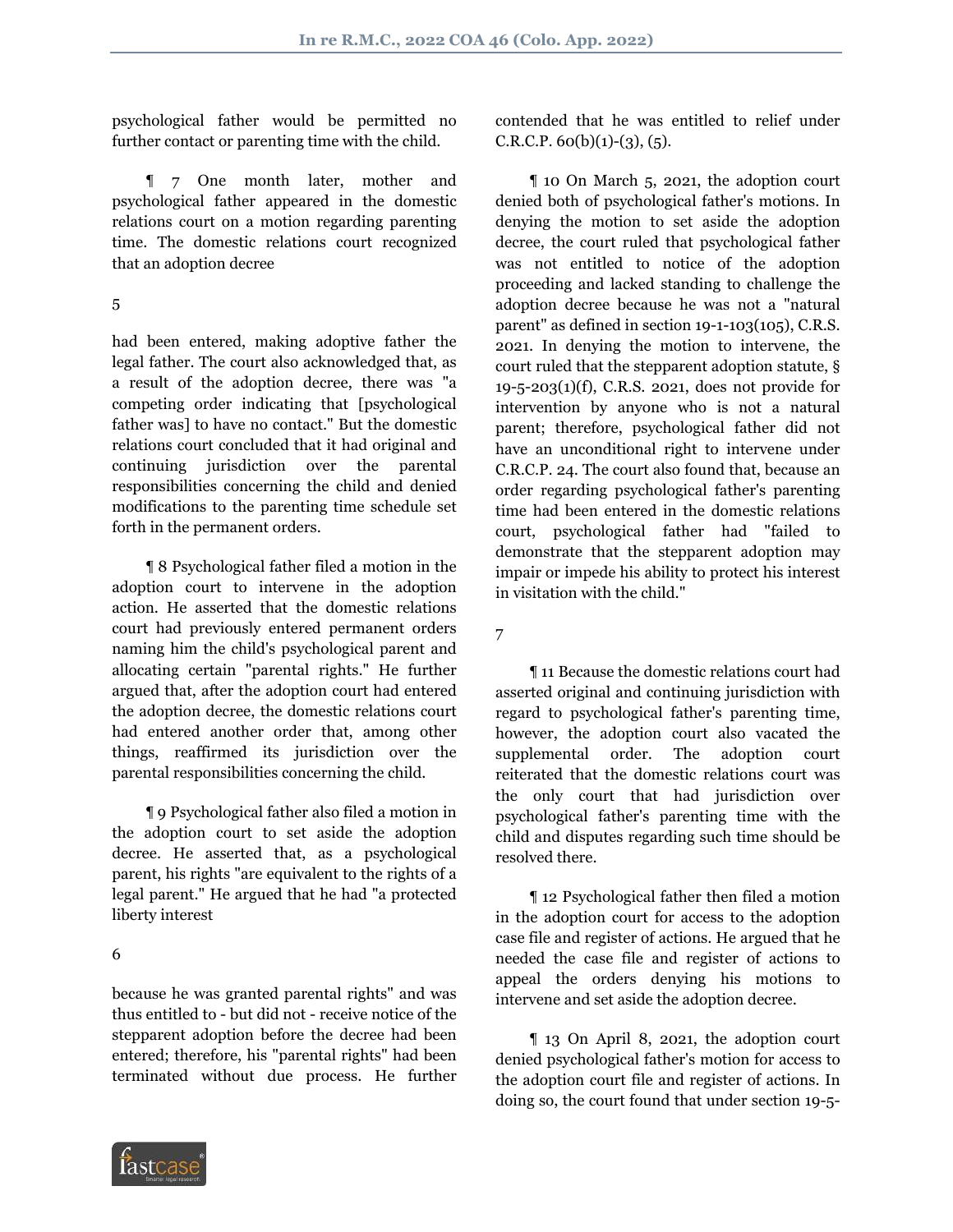305, C.R.S. 2021, psychological father does not fall within the class of people permitted to access confidential adoption records.

II. Adoptive Father's Contention

 ¶ 14 Adoptive father contends that the adoption court erred by vacating the supplemental order. Specifically, he argues that the

8

court's decision was based on an erroneous conclusion that the domestic relations court has continuing jurisdiction to determine psychological father's parenting time. We disagree.

 ¶ 15 Juvenile courts (including the juvenile divisions of district courts outside of the City and County of Denver) have exclusive original jurisdiction in proceedings concerning adoption. *See* § 19-1-104(1)(g), C.R.S. 2021; *see also* § 19-1- 103(89); *In re C.A.O.*, 192 P.3d 508, 510 (Colo.App. 2008). District courts have jurisdiction over domestic relations matters, including APR. Colo. Const. art. VI, § 9; § 14-10- 123, C.R.S. 2021. The district court's jurisdiction in a case, even if continuing, does not preclude the juvenile court from taking jurisdiction in another case involving other issues related to the same child.  $\S$  19-1-104(5) ("Where a custody award or an order allocating parental responsibilities with respect to a child has been made in a district court in a dissolution of marriage action or another proceeding and the jurisdiction of the district court in the case is continuing, the juvenile court may take jurisdiction in a case involving the same child if the child comes within the jurisdiction of the juvenile court.").

9

 ¶ 16 In this case, the domestic relations court was the district court that had original jurisdiction over the APR concerning the child, having entered an APR in the dissolution of



marriage action. The adoption court was the juvenile court (or, more accurately, the juvenile division of the Morgan County District Court) that then took jurisdiction over the adoption-related issues in the stepparent adoption action. Thus, both courts properly exercised jurisdiction over certain issues related to the child.

 ¶ 17 To be sure, nothing in section 19-1- 104(5) permitted the adoption court to modify an existing APR to a nonparent. In contrast, that section explicitly contemplates the juvenile court making such modifications in dependency and neglect cases and in juvenile delinquency cases. [[3](#page-6-1)]

<span id="page-2-0"></span> ¶ 18 True, as adoptive father points out, the effect of the adoption decree is that he "is entitled to all the rights and privileges and is subject to all the obligations of a child born to" him. § 19-5- 211(1), C.R.S. 2021. Further, "[t]he parents [are] divested of all legal rights

10

<span id="page-2-1"></span>and obligations with respect to the child." § 19-5-  $211(2).$ <sup>[[4\]](#page-6-2)</sup> But, contrary to adoptive father's contention, this language does not automatically vitiate the domestic relations court's order granting parenting time to psychological father.

 ¶ 19 Psychological father is not a "parent" for purposes of the adoption statute. The Children's Code defines parent as "either a natural parent of a child, as may be established pursuant to article 4 of this title 19, or a parent by adoption." § 19-1- 103(105)(a). At oral argument, psychological father's counsel invoked the language from a different part of the same statute: "'Parent,' as used in sections 19-1-114, [C.R.S. 2021;] 19-2.5- 501, [C.R.S. 2021;] and 19-2.5-611, [C.R.S. 2021, ] includes . . . a parent allocated parental responsibilities with respect to a child." § 19-1-  $103(105)(b)$ . But this provision is unavailing for two reasons: (1) by its terms, this definition of parent applies to only three statutory sections, none of which is at issue here; and (2) it still refers to a "parent" - rather than a "person" - who has been allocated parental responsibilities.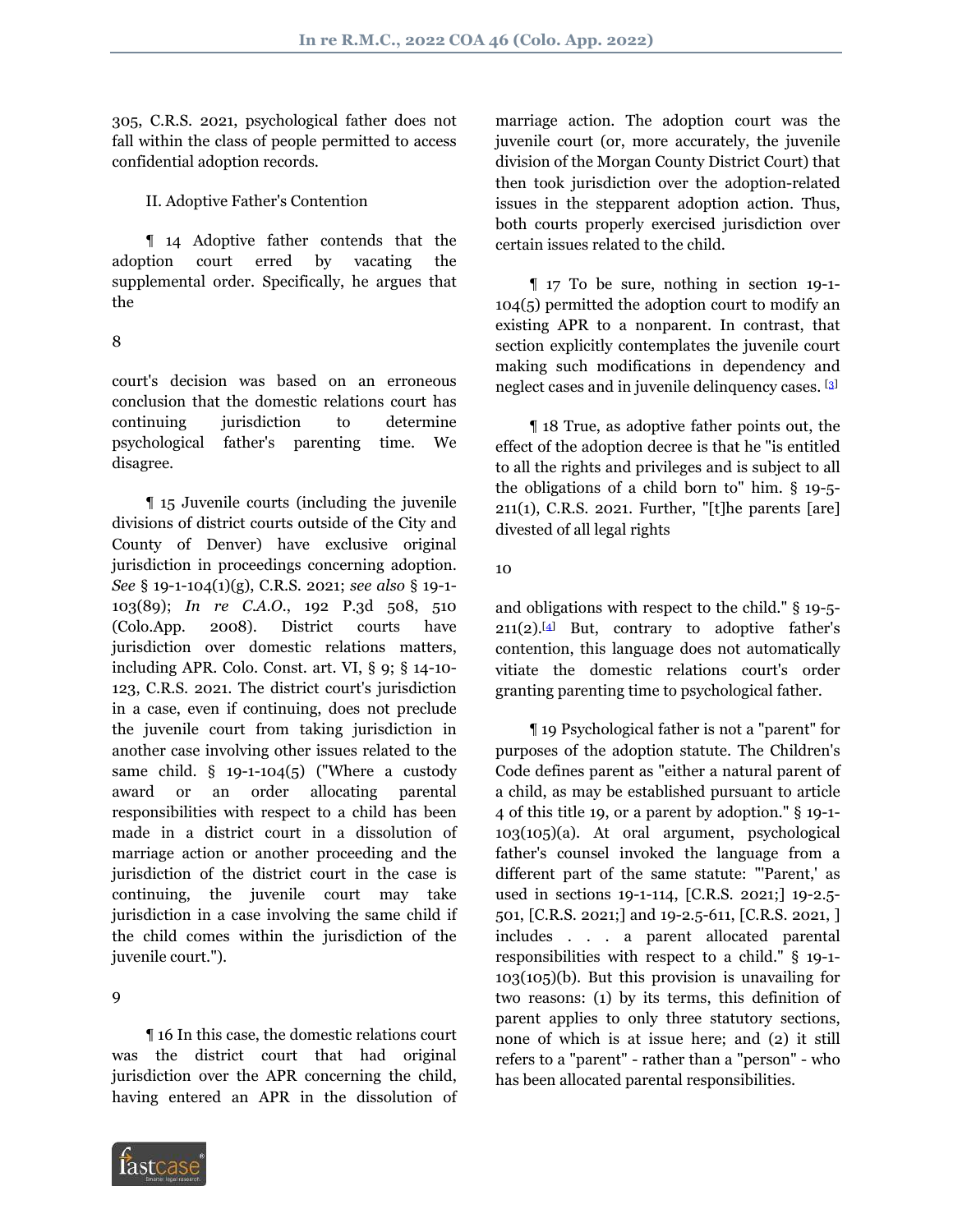#### 11

Significantly, the General Assembly has used the phrase "person to whom parental responsibilities have been allocated" elsewhere in the Children's Code. *See, e.g.*, § 19-1-111(2)(a)(I), C.R.S. 2021 (setting forth the conditions for appointing a guardian ad litem);  $\S$  19-1-114(1) (authorizing the juvenile court to "make an order of protection" setting forth "reasonable conditions of behavior" not only on a parent but on a "person to whom parental responsibilities have been allocated"). Clearly, when the legislature wants to include people in psychological father's position in the same group as parents, it knows how to do so. *See Meardon v. Freedom Life Ins. Co.*, 2018 COA 32, ¶ 46.

 ¶ 20 As it relates to psychological father's allocation of parental responsibilities, the "rights and privileges" adoptive father enjoys and the "obligations" to which he is subject are no more than those enjoyed by the child's biological father before the adoption. In other words, adoptive father is subject to the existing parenting time order, including the allocation of parenting time to psychological father. Adoptive father can no more ignore that order than biological father could have before the adoption.

#### 12

 ¶ 21 In short, by entering the supplemental order, the adoption court improperly modified an existing APR order. This was outside the purview of section 19-1-104(5) and in derogation of section  $19-1-104(8)(a)(II)$ . By vacating the supplemental order, the adoption court correctly recognized that the domestic relations court had jurisdiction over psychological father and matters related to his parenting time.

 ¶ 22 Indeed, if adoptive father's position on the issues in this case were correct, a psychological parent would not be entitled to participate in an adoption proceeding, but his rights under an existing court order could nevertheless be taken away. We cannot conclude



that the legislature intended to create such a blatant due process problem.

 ¶ 23 Adoptive father argues that the supplemental order "was the only protection" he and mother had to protect their parental rights because - now that the order has been vacated the domestic relations court can deny his and mother's rights to the child and grant rights to a nonparent. But this argument ignores that the domestic relations court had already granted APR to psychological father. Nothing in section 19-1- 104 precludes adoptive father from

13

seeking to modify parenting time and asserting his *Troxel* presumption in the domestic relations court. *See Troxel v. Granville*, 530 U.S. 57, 66  $(2000).$ [\[5\]](#page-6-3)

<span id="page-3-0"></span> ¶ 24 Accordingly, we conclude that the adoption court's order vacating the supplemental order was not only proper, but necessary.

III. Psychological Father's Contentions

A. Motions to Intervene

 ¶ 25 Psychological father contends that the adoption court erred by denying his motion to intervene in the adoption action. In particular, he argues that he is a legal parent and section 14-10- 123 gave him an unconditional right to intervene under C.R.C.P. 24(a). We disagree.

## 14

 ¶ 26 We review de novo the denial of a motion to intervene under C.R.C.P. 24. *In Interest of K.L.O-V.*, 151 P.3d 637, 640 (Colo.App. 2006).

 $\parallel$  27 C.R.C.P. 24(a)(1) provides that a person shall be permitted to intervene when a statute confers an unconditional right to intervene. "Although a statutory scheme may not expressly provide for intervention, the mechanism of intervention may be inherent in the scheme when it provides to a nonparty absolute redress against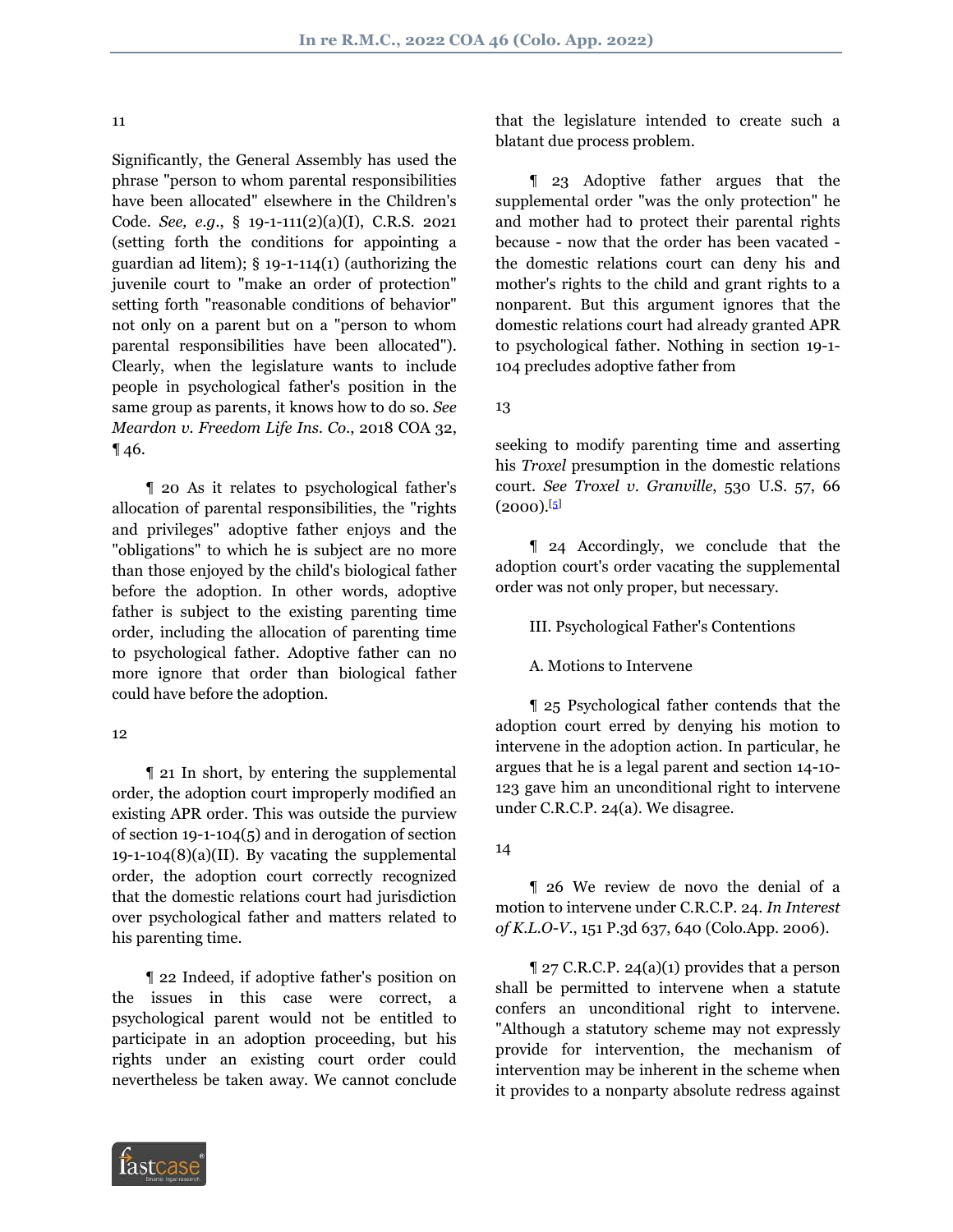a party in the context of an existing lawsuit." *K.L.O-V.*, 151 P.3d at 640.

 ¶ 28 Initially, we reiterate that psychological father is not a legal parent. We recognize that the domestic relations court noted that psychological father had "significant rights that are equivalent to a legal parent." But the court's statement does not make psychological father a legal parent. It is undisputed that, prior to the adoption, mother and biological father were the child's legal parents. And the child can only have two legal parents. *See People in Interest of K.L.W.*, 2021  $COA_56$ , 12.

 ¶ 29 We next conclude that section 14-10-123 does not expressly provide for intervention in a stepparent adoption. Section

## 15

 $14$ -10-123(1)(c) gives psychological father, as a nonparent, the ability to *seek* an APR. *See People in Interest of E.L.M.C.*, 100 P.3d 546, 553 (Colo.App. 2004). But this statute does not vest a nonparent with an absolute right to an APR. *See People in Interest of K.M.B.*, 80 P.3d 914, 917 (Colo.App. 2003) (noting "no such parental responsibility award [to a nonparent] will be made unless a court in fact determines that it would be in the best interests of the child.")

 ¶ 30 As we have observed above, issues concerning an APR are separate from a stepparent adoption. The statute clearly evinces a legislative intent that issues related to an APR be resolved by a district court handling the domestic relations matter rather than a juvenile court handling an adoption. Consequently, we conclude that section 14-10-123 does not confer an unconditional right to intervene under C.R.C.P. 24(a) in a stepparent adoption.

 ¶ 31 To the extent psychological father argues that he had a conditional right to intervene under C.R.C.P. 24(b) because his claim to parenting time and the stepparent adoption have a question of law or fact in common, we are



unconvinced. Contrary to his contention, his rights to parenting time were not terminated.

16

Even though the adoption court initially terminated his parenting time through the supplemental order, the court subsequently corrected that error by vacating that order, and we have affirmed that decision. And, to the extent there is overlap, the statute clearly requires that the APR issues remain in the domestic relations court.

 ¶ 32 Accordingly, we conclude that the adoption court did not err by denying the motion to intervene.

## B. Motion to Set Aside Adoption Decree

 ¶ 33 Psychological father contends that the adoption court erred by denying his motion to set aside the adoption decree. Specifically, he argues that the court should not have granted the adoption decree because the child was not available for adoption under section 19-5-203(1), C.R.S. 2021. He also asserts that the court violated his due process rights. We discern no basis for reversal.

 ¶ 34 We review the denial of a C.R.C.P. 60(b) motion to set aside a judgment for an abuse of discretion. *Gold Hill Dev. Co. v. TSG Ski & Golf, LLC*, 2015 COA 177, 1 65. A court abuses its discretion if the ruling is manifestly arbitrary, unreasonable, or unfair, or based on a misunderstanding of the law. *Id.*

 ¶ 35 We conclude that the child was available for adoption. Section  $19-5-203(1)(f)$  provides that a child may be available for adoption upon written or verified consent of the parent or parents where the child's parents were not married at the time the child was conceived or born. Again, for purposes of the Children's Code, "[p]arent" means either a natural parent or a parent by adoption.  $\S$  19-1-103(105)(a). At the

<sup>17</sup>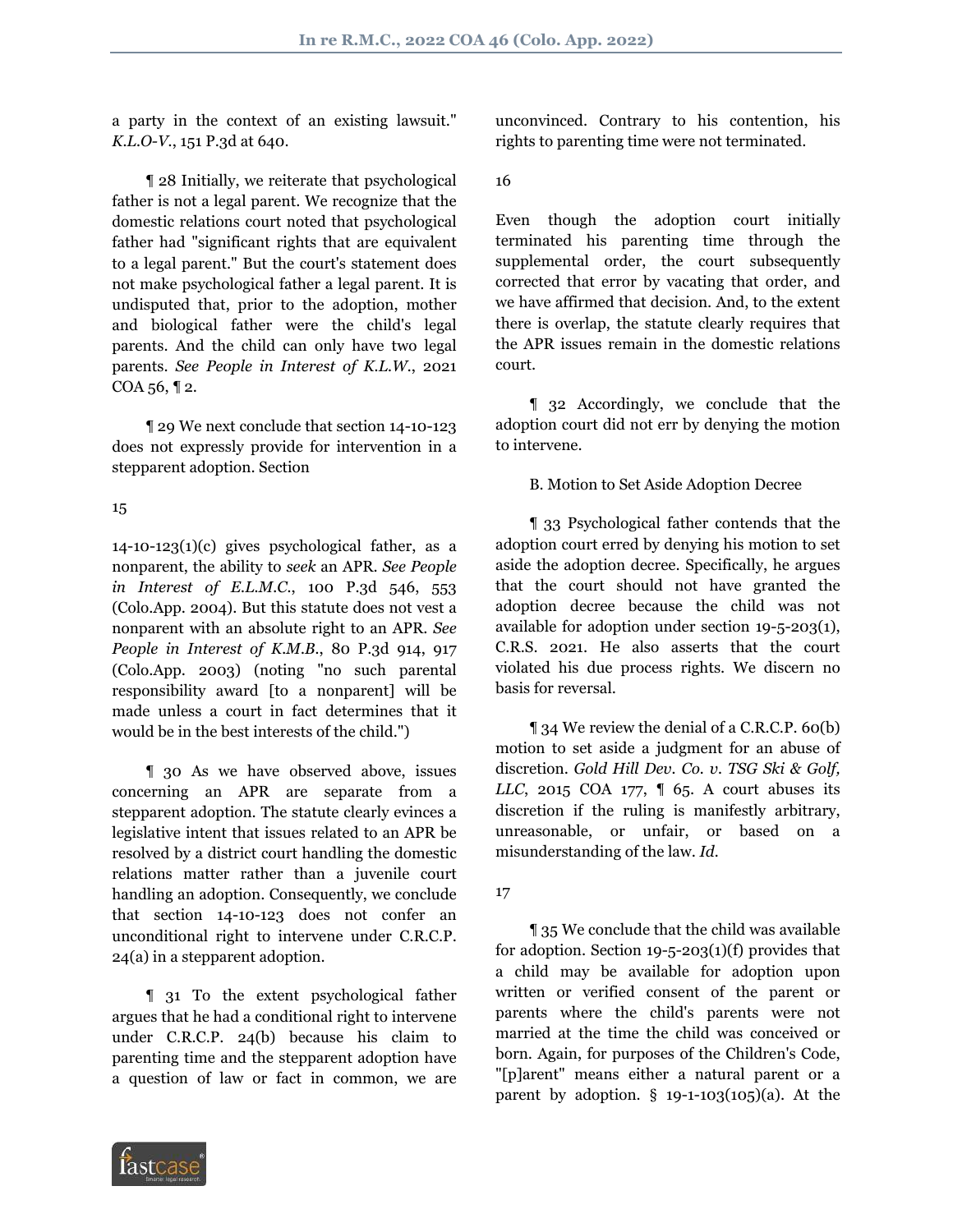time of the adoption, mother and biological father were the child's natural parents and they consented to the adoption. Therefore, the child was available for adoption. *See* § 19-5-203(1)(f).

 ¶ 36 We also conclude that the adoption court did not violate psychological father's due process rights. We review procedural due process claims de novo. *People in Interest of C.J.*, 2017 COA 157, ¶ 25. To establish a violation of due process, one must first establish a constitutionally protected liberty interest that warrants due process protections. *Id.* To be sure, a legal parent has a fundamental liberty interest in the care, custody, and control of her child. *Troxel*, 530 U.S. at 66. To protect the parental liberty interest, due process requires the state to provide fundamentally fair procedures to a legal parent facing termination.

## 18

*A.M. v. A.C.*, 2013 CO 16, ¶ 28; *see also Santosky v. Kramer*, 455 U.S. 745, 753-54 (1982). These procedures include a legal parent receiving notice of the hearing, advice of counsel, and the opportunity to be heard and defend. *People in Interest of Z.P.S.*, 2016 COA 20, ¶ 40.

 ¶ 37 But psychological father was not a legal parent facing termination of his parental rights. And his ability to protect his interests related to the APR remains intact, albeit in the domestic relations court. Therefore, the court did not have to ensure that psychological father received notice and the opportunity to be heard on the issue of stepparent adoption.<sup>[\[6](#page-6-4)]</sup>

## <span id="page-5-1"></span>19

 ¶ 38 Accordingly, we conclude that the adoption court did not err by denying the motion to set aside.

## C. Motion for Access

 ¶ 39 We next reject psychological father's contention that he is entitled to access to the adoption case file and register of actions.



<span id="page-5-2"></span>Psychological father is not within the class of persons who are permitted to receive access to adoption records under section 19-5-  $305(2)(b)(I)(A).$ [*z*] While the statute permits a court to authorize disclosure of these records to other parties for good cause shown, § 19-5-305(1), there is no such good cause here. Psychological father sought access to the records to assist in his appeal of the denial of his request to intervene and set aside the adoption for lack of notice. Because this claim turns on the purely legal issue of whether psychological father is statutorily entitled to notice and to participate in the adoption case, psychological father can adequately brief the issue (and has done so) without access to the record.

20

 ¶ 40 Accordingly, we conclude that the adoption court did not err by denying the motion for access.

IV. Appellate Attorney Fees

 ¶ 41 Finally, we decline adoptive father's and psychological father's requests for appellate attorney fees under C.A.R. 39.5 and section 13-17- 102, C.R.S. 2021. Given our resolution of the issues, it cannot be said that either party's position was substantially groundless, frivolous, or vexatious.

V. Conclusion

¶ 42 The orders are affirmed.

 JUDGE RICHMAN and JUDGE GROVE concur.

21

Notes:

---------

<span id="page-5-0"></span> $[1]$  $[1]$  A psychological parent is "someone other than a biological parent who develops a parent-child relationship through day-to-day interaction, companionship, and caring for the child." *In re*